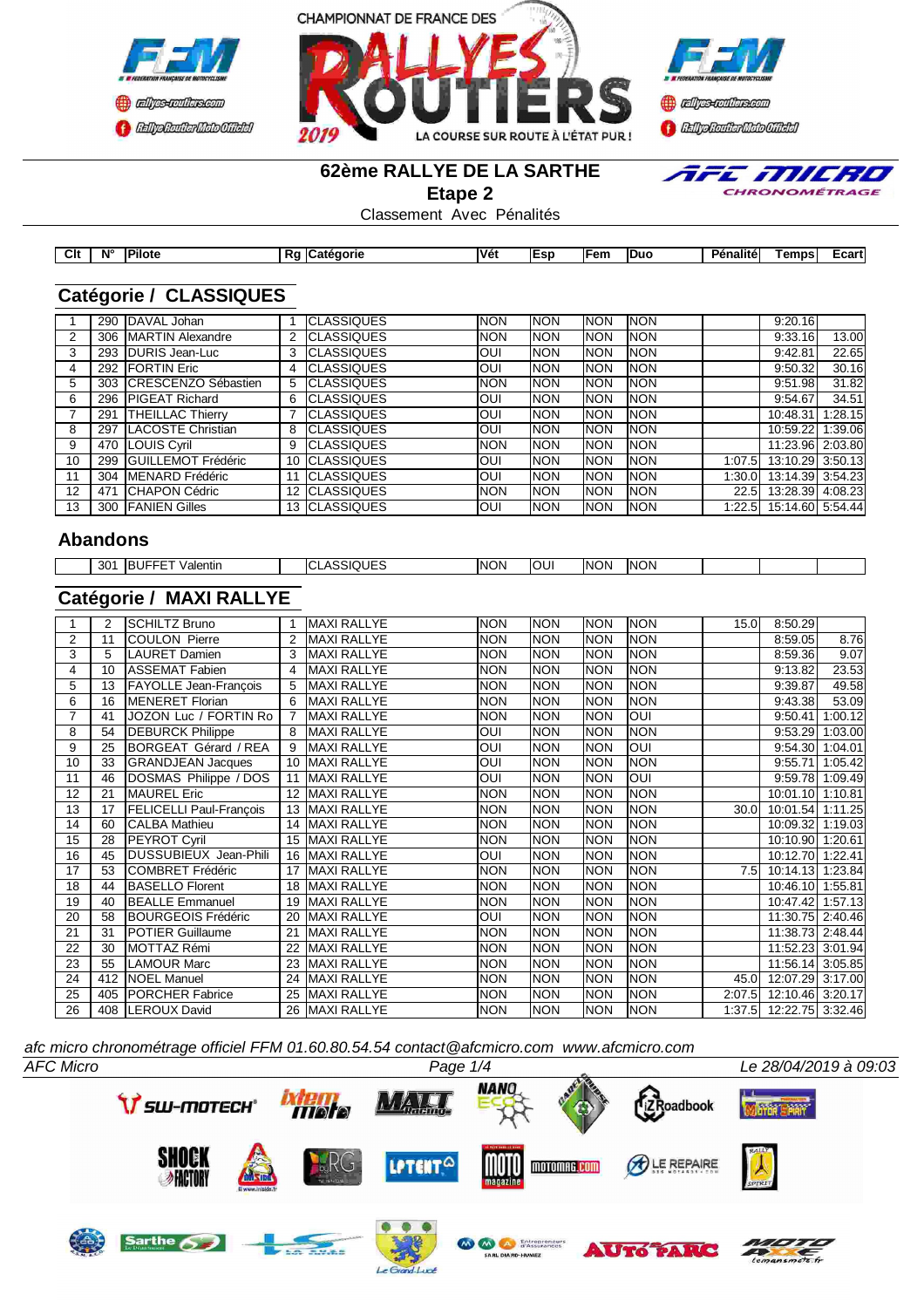





TFE MILRO CHRONOMÉTRAGE

### 62ème RALLYE DE LA SARTHE

Etape 2

Classement Avec Pénalités

| ---<br>- -                                                                                                                            |                      |
|---------------------------------------------------------------------------------------------------------------------------------------|----------------------|
| Clt<br>$N^{\circ}$<br>'Vét<br>Duc<br>∃em<br>--<br>Pilot⊾<br>.<br>---<br>analite<br>. Ол.<br>$\sim$<br>rıe<br>к.<br>. .<br>.<br>.<br>. | -00<br>∠carr<br>____ |

# **Catégorie / MAXI RALLYE**

|    | 407  | <b>ILEBOUC Sébastien</b>          | 27 IMAXI RALLYE | <b>INON</b> | <b>INON</b> | INON        | <b>NON</b> | 1:37.5  | 12:34.99l 3:44.70l    |  |
|----|------|-----------------------------------|-----------------|-------------|-------------|-------------|------------|---------|-----------------------|--|
| 28 | .411 | <b>IJACQUEMIN Franck</b>          | 28 IMAXI RALLYE | <b>INON</b> | <b>INON</b> | INON        | <b>NON</b> |         | 52.5 12:47.80 3:57.51 |  |
| 29 |      | 406 BOISSERIE Philippe            | 29 IMAXI RALLYE | <b>INON</b> | <b>INON</b> | <b>INON</b> | <b>NON</b> | 1:52.5  | 13:50.35l 5:00.06l    |  |
| 30 | 61   | Jean-Christoph<br><b>IBARRIOT</b> | 30 MAXI RALLYE  | <b>INON</b> | <b>INON</b> | INON        | <b>NON</b> | 2:00.0I | 13:58.94 5:08.65      |  |

#### **Abandons**

| 44         | $\sim$<br>. د د<br>Svivair<br>≺M∖ | $\sqrt{2}$<br>$\vee$<br>lM/<br>ו∧ר<br>$\cdot$<br>- - - | <b>INON</b> | <b>INON</b> | <b>INON</b> | <b>NON</b> |  |  |
|------------|-----------------------------------|--------------------------------------------------------|-------------|-------------|-------------|------------|--|--|
| 10C<br>т∪. | UIN.<br>. ורי<br>Jerôme           | $\sqrt{5}$<br>.v.<br>IM,<br>ו∧ר<br>$\cdot$<br>- - -    | <b>INON</b> | <b>INON</b> | <b>INON</b> | <b>NON</b> |  |  |

## **Catégorie / RALLYE 1**

|    | 4   | <b>BREBAN Luc</b>         |                   | RALLYE <sub>1</sub> | <b>NON</b> | <b>NON</b> | <b>NON</b>  | <b>NON</b> | 22.5              | 9:00.22          |         |
|----|-----|---------------------------|-------------------|---------------------|------------|------------|-------------|------------|-------------------|------------------|---------|
| 2  | 420 | RIBOT Stève               |                   | <b>RALLYE 1</b>     | <b>NON</b> | <b>NON</b> | <b>INON</b> | <b>NON</b> |                   | 9:22.01          | 21.79   |
| 3  | 18  | <b>GAMBINO Davy</b>       | 3                 | <b>RALLYE 1</b>     | <b>NON</b> | <b>NON</b> | <b>NON</b>  | <b>NON</b> |                   | 9:31.71          | 31.49   |
| 4  | 99  | <b>DEVILLARD Mathieu</b>  | 4                 | <b>RALLYE 1</b>     | <b>NON</b> | <b>NON</b> | <b>NON</b>  | <b>NON</b> |                   | 9:32.34          | 32.12   |
| 5  | 8   | <b>DAVID Maxime</b>       | 5                 | <b>RALLYE 1</b>     | <b>NON</b> | <b>NON</b> | <b>NON</b>  | <b>NON</b> |                   | 9:36.89          | 36.67   |
| 6  | 93  | <b>CASTELEYN Rémi</b>     | 6                 | RALLYE 1            | <b>NON</b> | <b>NON</b> | <b>NON</b>  | <b>NON</b> |                   | 9:46.12          | 45.90   |
|    | 113 | <b>GROSSE Johann</b>      |                   | RALLYE <sub>1</sub> | <b>NON</b> | <b>NON</b> | <b>NON</b>  | <b>NON</b> |                   | 9:57.07          | 56.85   |
| 8  | 114 | <b>BOUHATOUS Gabriel</b>  |                   | <b>RALLYE 1</b>     | <b>NON</b> | <b>NON</b> | <b>NON</b>  | <b>NON</b> | 45.0              | 10:14.03         | 1:13.81 |
| 9  | 426 | GATE Damien               | 9                 | RALLYE <sub>1</sub> | <b>NON</b> | <b>NON</b> | <b>NON</b>  | <b>NON</b> |                   | 10:17.14         | 1:16.92 |
| 10 | 91  | <b>GRATIOT Caroline</b>   | 10                | <b>RALLYE 1</b>     | <b>NON</b> | loui       | IOUI        | <b>NON</b> |                   | 10:29.93         | 1:29.71 |
| 11 | 105 | SIMONNET Hervé            | 11                | <b>RALLYE 1</b>     | <b>OUI</b> | <b>NON</b> | <b>NON</b>  | <b>NON</b> | 30.0              | 10:36.99         | 1:36.77 |
| 12 | 94  | <b>LARUE Gilles</b>       | $12 \overline{ }$ | <b>RALLYE 1</b>     | <b>OUI</b> | <b>NON</b> | <b>NON</b>  | <b>NON</b> | 37.5              | 10:49.26 1:49.04 |         |
| 13 | 104 | <b>PREUDHOMME Benjami</b> |                   | 13 RALLYE 1         | <b>NON</b> | loui       | <b>NON</b>  | <b>NON</b> | 22.5              | 10:53.91 1:53.69 |         |
| 14 | 95  | LOUSSEREAUX David         | 14                | <b>RALLYE 1</b>     | <b>NON</b> | <b>NON</b> | <b>NON</b>  | <b>NON</b> |                   | 11:03.65 2:03.43 |         |
| 15 | 438 | AMADIEU Yoann             |                   | 15 RALLYE 1         | <b>NON</b> | <b>NON</b> | <b>NON</b>  | <b>NON</b> | 37.5              | 11:08.06 2:07.84 |         |
| 16 | 101 | <b>BACCA Riccardo</b>     |                   | 16 RALLYE 1         | <b>NON</b> | <b>NON</b> | <b>NON</b>  | <b>NON</b> | 15.0 <sub>l</sub> | 11:14.87 2:14.65 |         |
| 17 | 117 | <b>BROUSTE Laurent</b>    |                   | 17 RALLYE 1         | <b>INO</b> | <b>NON</b> | <b>NON</b>  | <b>NON</b> |                   | 11:17.17 2:16.95 |         |
| 18 | 434 | <b>DELPLANQUE Romain</b>  | 18                | <b>RALLYE 1</b>     | <b>NON</b> | <b>NON</b> | <b>NON</b>  | <b>NON</b> |                   | 11:48.16 2:47.94 |         |
| 19 | 430 | <b>GARNIER Mickaël</b>    |                   | 19 RALLYE 1         | <b>NON</b> | <b>NON</b> | <b>NON</b>  | <b>NON</b> | 52.5              | 11:53.40 2:53.18 |         |
| 20 | 432 | MASSON Hugues-Olivier/    | 20                | RALLYE <sub>1</sub> | <b>NON</b> | <b>NON</b> | <b>NON</b>  | QUI        |                   | 12:05.89 3:05.67 |         |
| 21 | 422 | <b>JOYAU Laurent</b>      | 21                | <b>RALLYE 1</b>     | <b>NON</b> | <b>NON</b> | <b>NON</b>  | <b>NON</b> | 1:07.5            | 12:22.62 3:22.40 |         |
| 22 | 424 | GAREST Johan              | 22                | <b>RALLYE 1</b>     | <b>NON</b> | <b>NON</b> | <b>NON</b>  | <b>NON</b> | 1:30.0            | 12:30.67 3:30.45 |         |
| 23 | 423 | HAYE Benjamin             | 23                | <b>RALLYE 1</b>     | <b>NON</b> | <b>NON</b> | <b>NON</b>  | <b>NON</b> | 2:22.5            | 12:50.14 3:49.92 |         |
| 24 | 429 | <b>ROQUAIN Kevin</b>      | 24                | <b>RALLYE 1</b>     | <b>NON</b> | <b>NON</b> | <b>NON</b>  | <b>NON</b> | 30.0 <sub>l</sub> | 13:12.91         | 4:12.69 |
| 25 | 437 | <b>MORSALINE Thibaud</b>  | 25                | <b>RALLYE 1</b>     | <b>NON</b> | <b>NON</b> | <b>NON</b>  | <b>NON</b> | 52.5              | 13:35.91 4:35.69 |         |
| 26 | 427 | <b>DUJARRIER Thierry</b>  |                   | 26 RALLYE 1         | <b>NON</b> | <b>NON</b> | <b>NON</b>  | <b>NON</b> | 2:07.5            | 13:58.95 4:58.73 |         |

### **Abandons**

| $\overline{A}$<br>$\sim$ | , רדו<br>Alair<br>$\mathbf{v}$<br>,,,,, | - -<br>$\cdot$ | IOUI | INON | <b>INON</b> | <b>NON</b> |  |  |
|--------------------------|-----------------------------------------|----------------|------|------|-------------|------------|--|--|

## **Catégorie / RALLYE 2**

| <b>INON</b><br>_BION ⊤<br><b>NON</b><br>INON<br>$V$ $\Gamma$<br>74<br>INON<br>$\sim$<br>DD.<br>anguv<br>.<br>-<br>DК<br>.<br>.<br><b>INON</b><br><b>NON</b><br>INON<br>$V$ $\Gamma$<br>INON<br>0.25<br>ററ<br><b>NIMIL</b><br>20<br>Benoît<br>3.33.OZ<br>. .<br>-- |  |  |  |  |  |  |
|-------------------------------------------------------------------------------------------------------------------------------------------------------------------------------------------------------------------------------------------------------------------|--|--|--|--|--|--|
|                                                                                                                                                                                                                                                                   |  |  |  |  |  |  |
|                                                                                                                                                                                                                                                                   |  |  |  |  |  |  |

*AFC Micro Page 2/4 Le 28/04/2019 à 09:03 afc micro chronométrage officiel FFM 01.60.80.54.54 contact@afcmicro.com www.afcmicro.com*

Le Gra

 $d$ *Luce* 

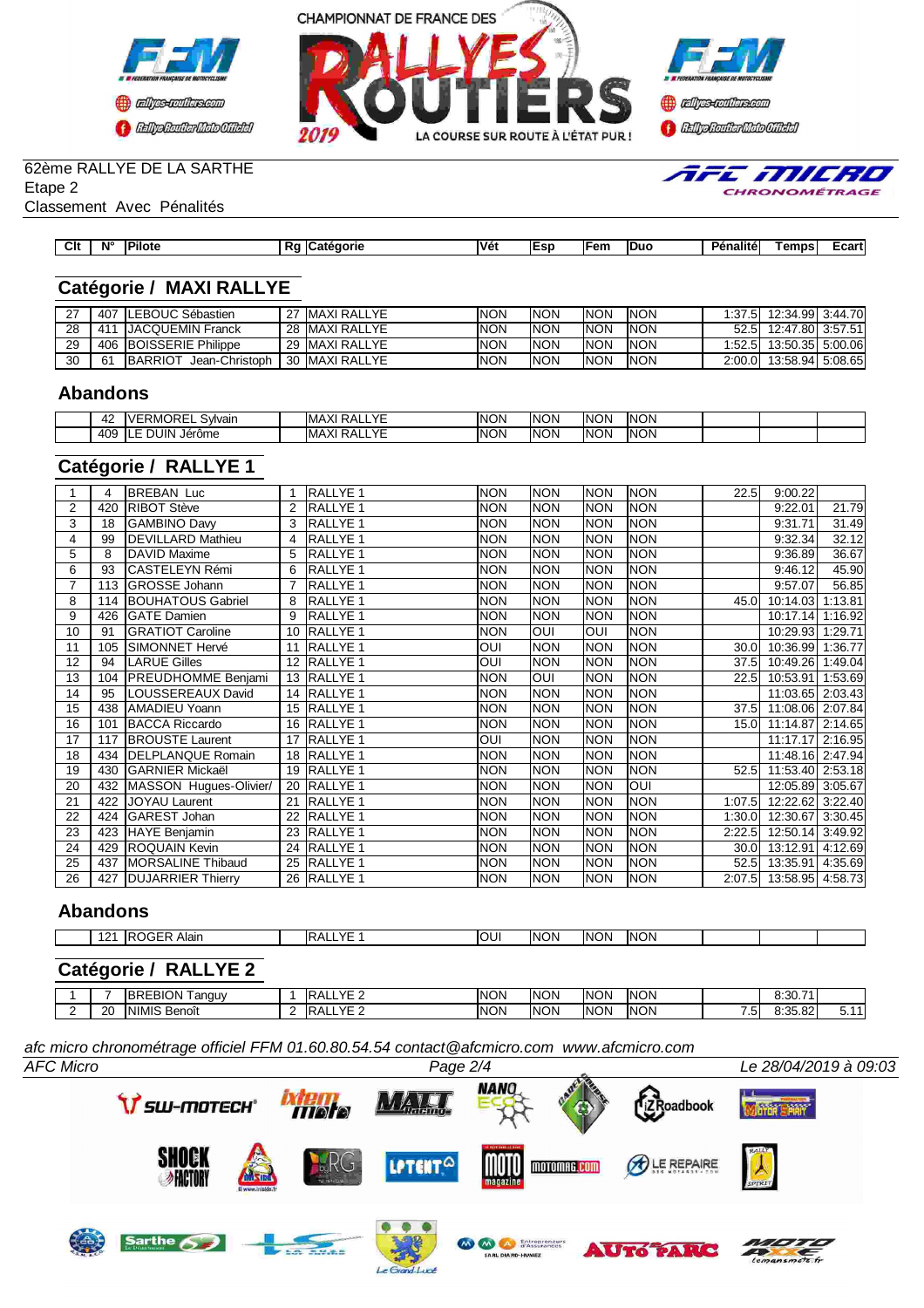





E MILRO

CHRONOMÉTRAGE

# 62ème RALLYE DE LA SARTHE

Etape 2

| Classement Avec Pénalités |  |
|---------------------------|--|
|                           |  |

| $\sim$<br>vн | $N^{\circ}$ | 'Pilote | . .<br><br>. .<br>. ате<br>огіе<br>n. | <b>Vét</b> | - - - -<br>en | -Duc | - -<br><br>unalitel ∍<br>--- | <b>Temps</b> | _uaru |
|--------------|-------------|---------|---------------------------------------|------------|---------------|------|------------------------------|--------------|-------|
|              |             |         |                                       |            |               |      |                              |              |       |

## **Catégorie / RALLYE 2**

| 3  | 163 | <b>JOUANEN Vincent</b>       | 3  | <b>RALLYE 2</b>     | <b>NON</b>  | <b>NON</b> | <b>NON</b>  | <b>NON</b> |                  | 8:37.95                 | 7.24    |
|----|-----|------------------------------|----|---------------------|-------------|------------|-------------|------------|------------------|-------------------------|---------|
| 4  | 6   | AULAS Jean-Mary              | 4  | <b>RALLYE 2</b>     | <b>NON</b>  | <b>NON</b> | <b>INON</b> | <b>NON</b> |                  | 8:38.44                 | 7.73    |
| 5  | 164 | <b>IPETUAUD-LETANG Brun</b>  | 5  | RALLYE <sub>2</sub> | Inon        | <b>NON</b> | <b>INON</b> | <b>NON</b> |                  | 8:54.35                 | 23.64   |
| 6  | 165 | <b>IDELORME</b> Maxime       | 6  | RALLYE <sub>2</sub> | <b>INON</b> | <b>NON</b> | <b>NON</b>  | <b>NON</b> |                  | 8:59.22                 | 28.51   |
|    | 15  | <b>GONZALEZ Emmanuel</b>     |    | <b>RALLYE 2</b>     | <b>NON</b>  | <b>NON</b> | <b>NON</b>  | <b>NON</b> |                  | 9:08.94                 | 38.23   |
| 8  | 161 | <b>ICADENET Clément</b>      | 8  | <b>RALLYE 2</b>     | <b>NON</b>  | IOUI       | <b>NON</b>  | <b>NON</b> |                  | 9:20.87                 | 50.16   |
| 9  | 166 | <b>BRUNEAU</b> Mathieu       | 9  | <b>RALLYE 2</b>     | <b>NON</b>  | <b>NON</b> | Inon        | <b>NON</b> |                  | 9:27.21                 | 56.50   |
| 10 | 180 | <b>OVERNEY Christophe</b>    |    | 10 RALLYE 2         | <b>OUI</b>  | <b>NON</b> | <b>NON</b>  | <b>NON</b> |                  | 9:38.81                 | 1:08.10 |
| 11 | 456 | <b>RICHARD David</b>         |    | <b>RALLYE 2</b>     | <b>NON</b>  | <b>NON</b> | Inon        | <b>NON</b> |                  | 9:55.11                 | 1:24.40 |
| 12 | 181 | RINGEVAL Julien              |    | 12 RALLYE 2         | <b>NON</b>  | <b>NON</b> | <b>NON</b>  | <b>NON</b> |                  | 10:24.71                | 1:54.00 |
| 13 | 458 | GOUBET Jean-Christoph        |    | 13 RALLYE 2         | Inon        | <b>NON</b> | <b>NON</b>  | <b>NON</b> |                  | 10:35.71                | 2:05.00 |
| 14 | 454 | <b>IMENERET Mickaël</b>      |    | 14 RALLYE 2         | <b>INON</b> | <b>NON</b> | <b>NON</b>  | <b>NON</b> | 7.5I             | 10:46.38 2:15.67        |         |
| 15 | 450 | <b>DUBUC Pierre-Adrien</b>   |    | 15 RALLYE 2         | <b>NON</b>  | <b>NON</b> | <b>INON</b> | <b>NON</b> | 22.5             | 11:36.07 3:05.36        |         |
| 16 | 179 | CANET Jean-Francois          |    | 16 RALLYE 2         | IUO         | <b>NON</b> | <b>NON</b>  | <b>NON</b> | 7.5 <sub>1</sub> | 11:38.61 3:07.90        |         |
| 17 | 452 | MARTINEAU Bertrand           |    | 17 RALLYE 2         | <b>NON</b>  | <b>NON</b> | <b>NON</b>  | <b>NON</b> | 2:07.5           | 13:37.93 5:07.22        |         |
| 18 | 162 | <b>IDUPUIS-MAURIN Valéry</b> |    | 18 RALLYE 2         | INON        | NON        | IOUI        | <b>NON</b> | 3:30.0           | 13:52.99 5:22.28        |         |
| 19 | 168 | <b>ISTEPHAN Pierre</b>       |    | 19 RALLYE 2         | <b>INON</b> | <b>NON</b> | <b>NON</b>  | <b>NON</b> | 3:30.0           | 13:54.76 5:24.05        |         |
| 20 | 170 | <b>IGILLI Aurélien</b>       |    | <b>RALLYE 2</b>     | <b>NON</b>  | IOUI       | Inon        | <b>NON</b> | 3:22.5           | 14:21.44 5:50.73        |         |
| 21 | 173 | <b>IMESSEGHEM Christian</b>  | 21 | <b>RALLYE 2</b>     | IUOI        | <b>NON</b> | <b>NON</b>  | <b>NON</b> | 3:15.0           | 15:41.67 7:10.96        |         |
| 22 | 449 | <b>I</b> SAUVAGE Mathias     | 22 | <b>RALLYE 2</b>     | INON        | <b>NON</b> | <b>NON</b>  | <b>NON</b> | 22.5             | 16:01.51 7:30.80        |         |
| 23 |     | 455 <b>IKERN</b> Simon       |    | 23 RALLYE 2         | NON         | <b>NON</b> | <b>NON</b>  | <b>NON</b> |                  | 5:52.5 18:39.08 10:08.3 |         |

## **Catégorie / RALLYE 3**

|    | 241 | GROLAND Raphaël           |   | RALLYE <sub>3</sub> | IOUI        | <b>INON</b> | <b>INON</b> | <b>NON</b> |        | 9:34.36          |         |
|----|-----|---------------------------|---|---------------------|-------------|-------------|-------------|------------|--------|------------------|---------|
|    | 233 | <b>COLLIOT Philippe</b>   |   | 2 RALLYE 3          | <b>INON</b> | <b>INON</b> | <b>INON</b> | <b>NON</b> |        | 10:03.39         | 29.03   |
|    |     | 238  ROUTHIER Florent     |   | 3 RALLYE 3          | <b>INON</b> | <b>INON</b> | <b>INON</b> | <b>NON</b> | 1:00.0 | 10:04.94         | 30.58   |
| 4  |     | 240 COURTAUD Mathias      |   | 4 RALLYE 3          | <b>INON</b> | loui        | <b>INON</b> | <b>NON</b> | 1:00.0 | 10:06.44         | 32.08   |
| 5  |     | 249 BOURGEOIS Quentin     |   | 5 RALLYE 3          | <b>INON</b> | loui        | <b>INON</b> | <b>NON</b> |        | 10:19.57         | 45.21   |
| 6  |     | 246 DION Fabrice          |   | 6 RALLYE 3          | <b>INON</b> | <b>INON</b> | <b>INON</b> | <b>NON</b> |        | 10:52.66         | 1:18.30 |
|    | 236 | <b>ICRESCENCIO Pedro</b>  |   | <b>RALLYE 3</b>     | <b>INON</b> | <b>INON</b> | <b>INON</b> | <b>NON</b> |        | 11:33.96 1:59.60 |         |
| 8  | 463 | <b>AUBEY Maxime</b>       | 8 | RALLYE <sub>3</sub> | <b>INON</b> | <b>INON</b> | <b>INON</b> | <b>NON</b> |        | 12:06.87 2:32.51 |         |
| 9  | 251 | <b>IGERMANIQUE Pascal</b> | 9 | RALLYE 3            | IOUI        | <b>INON</b> | <b>INON</b> | <b>NON</b> |        | 12:07.43 2:33.07 |         |
| 10 |     | 235 JJARNAC Thomas        |   | 10 RALLYE 3         | <b>INON</b> | loui        | <b>INON</b> | <b>NON</b> | 2:52.5 | 12:29.03 2:54.67 |         |
| 11 |     | 243 IDUHAMEL Théo         |   | 11 RALLYE 3         | <b>INON</b> | IOUI        | <b>INON</b> | <b>NON</b> | 1:22.5 | 12:30.37 2:56.01 |         |
| 12 | 462 | <b>IDEBERTEIX Yann</b>    |   | 12 RALLYE 3         | <b>INON</b> | <b>INON</b> | <b>INON</b> | <b>NON</b> | 1:00.0 | 12:30.60 2:56.24 |         |
| 13 | 242 | <b>IDUHAMEL Daniel</b>    |   | 13 RALLYE 3         | <b>INON</b> | <b>INON</b> | <b>INON</b> | <b>NON</b> | 2:07.5 | 13:12.18 3:37.82 |         |
| 14 | 231 | <b>GRASSIAN Baptiste</b>  |   | 14 RALLYE 3         | <b>INON</b> | <b>INON</b> | <b>INON</b> | <b>NON</b> | 3:07.5 | 14:28.23 4:53.87 |         |

#### **Abandons**

| 460        | $MADIO+$<br>Laurent                         | $\sqrt{2}$ | <b>INON</b> | ∖∩ר<br>IN(<br>ື | <b>INON</b> | <b>NON</b> |  |  |
|------------|---------------------------------------------|------------|-------------|-----------------|-------------|------------|--|--|
| 464<br>. . | <b>ONNE</b><br>Пk.<br>Lucas<br>$\mathbf{A}$ | $V\Gamma$  | <b>INON</b> | ำ∩<br>IN0<br>ື  | <b>INON</b> | <b>NON</b> |  |  |

## **Catégorie / SIDE-CAR INISIDE**

312 CHANAL Gilles / CHANA 1 SIDE-CAR INISIDE OUI NON NON NON 8:54.07

*AFC Micro Page 3/4 Le 28/04/2019 à 09:03 afc micro chronométrage officiel FFM 01.60.80.54.54 contact@afcmicro.com www.afcmicro.com*

Le Gre

 $d$ luce